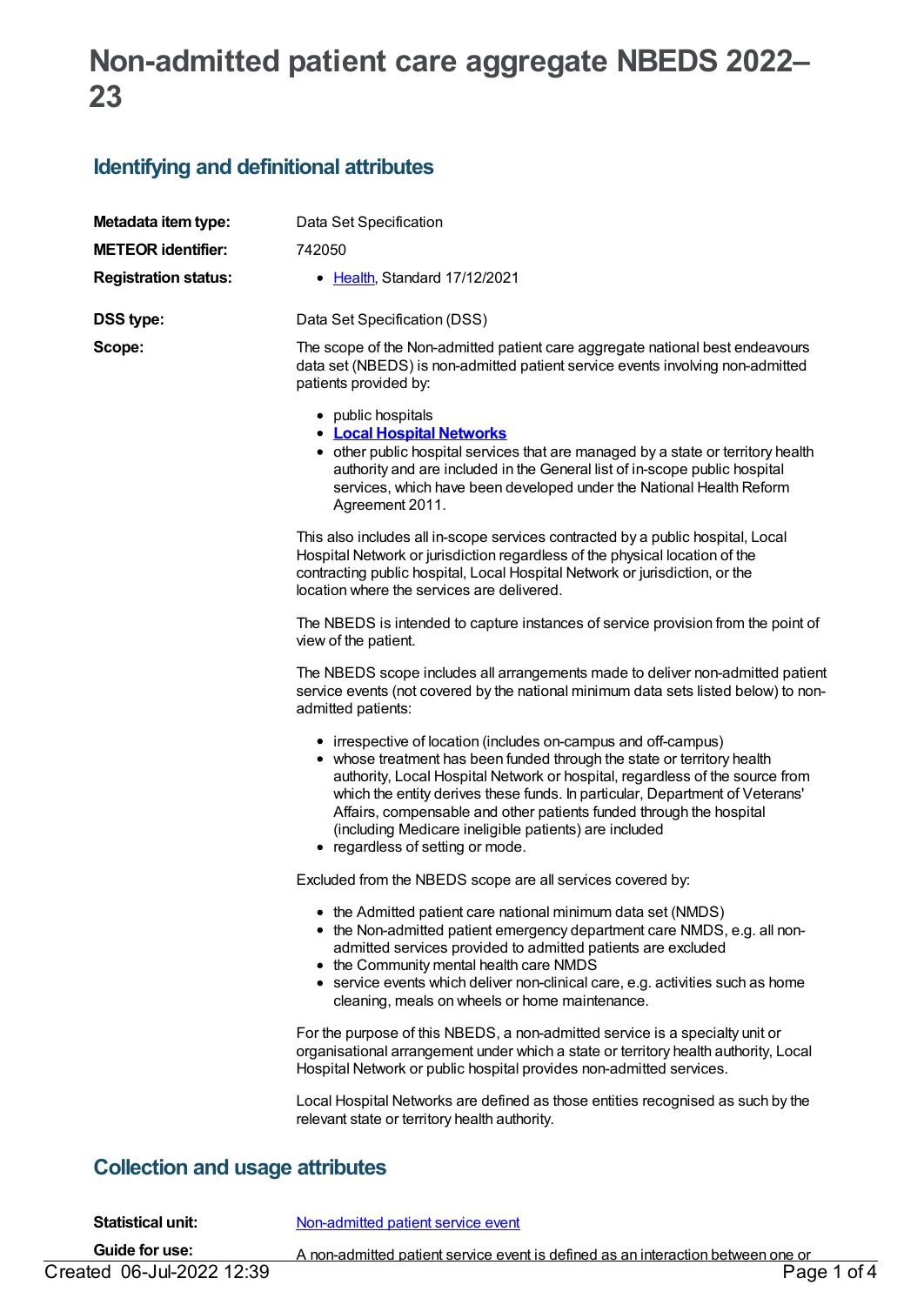$A$  non-admitted patient service event is defined as an interaction between order  $\mathcal{A}$ more health-care provider(s) with one non-admitted patient, which must contain therapeutic/clinical content and result in a dated entry in the patient's medical record.

Counting rules:

1. All non-admitted services that meet the criteria of a non-admitted patient service event should be counted, and be counted only once regardless of the number of health-care providers present. The multiple health-care provider indicator can be used to identify service events with three or more health-care providers.

2. Patients can be counted as having multiple non-admitted patient service events in one day, provided that every visit meets each of the criteria in the definition of a non-admitted patient service event.

3. Patient education services can be counted as non-admitted patient service events, provided that they meet the criteria included in the definition of a nonadmitted patient service event.

4. Each patient attending a group session is counted as a non-admitted patient service event, providing that the session included the provision of therapeutic/clinical advice for each patient and that this was recorded using a dated entry in each patient's medical record. A data element identifying a group session is included to record this type of service event.

5. Consultations delivered by information and communication technology (ICT), including but not limited to telehealth and where the patient is participating via a video link can be counted as service events if they substitute for a face-to-face consultation, provided that they meet all the criteria included in the definition of a non-admitted patient service event. A telephone consultation is only counted as one non-admitted patient service event, irrespective of the number of health professionals or locations participating in the consultation. A telehealth consultation has service events counted at the location of the healthcare provider and the location of the patient.

6. Services provided to inpatients (including services provided by staff working in non-admitted services who visit admitted patients in wards, or other types of consultation and liaison services involving inpatients) are not counted as nonadmitted patient service events.

7. Travel by a health professional is not counted as a non-admitted patient service event.

8. All non-admitted services that meet the criteria in the definition of non-admitted patient service events must be counted, irrespective of funding source (including Medicare Benefits Schedule) for the non-admitted service.

9. For activity based funding purposes, diagnostic services are not counted as nonadmitted patient service events; these are an integral part of the requesting clinic's non-admitted patient service event.

10. Renal dialysis, total parenteral nutrition, home enteral nutrition and home ventilation performed by the patient in their own home without the presence of a health-care provider may be counted as a non-admitted patient service event, provided there is documentation of the procedures in the patient's medical record. For activity based funding purposes, all non-admitted patient sessions performed per month are to be bundled and counted as one non-admitted patient service event per patient per calendar month regardless of the number of sessions.

11. **[Multidisciplinary](https://meteor.aihw.gov.au/content/614408) case conferences** without the patient present whilst not meeting the definition of a non-admitted patient service event, are reported through this data set for activity based funding purposes, provided there is documentation of the conference and associated outcomes in the patient's medical record.

The Non-admitted patient hospital aggregate NMDS is intended to capture instances of healthcare provision from the point of view of the patient. This may be for assessment, examination, consultation, treatment and/or education.

One service event is recorded for each interaction, regardless of the number of healthcare providers present.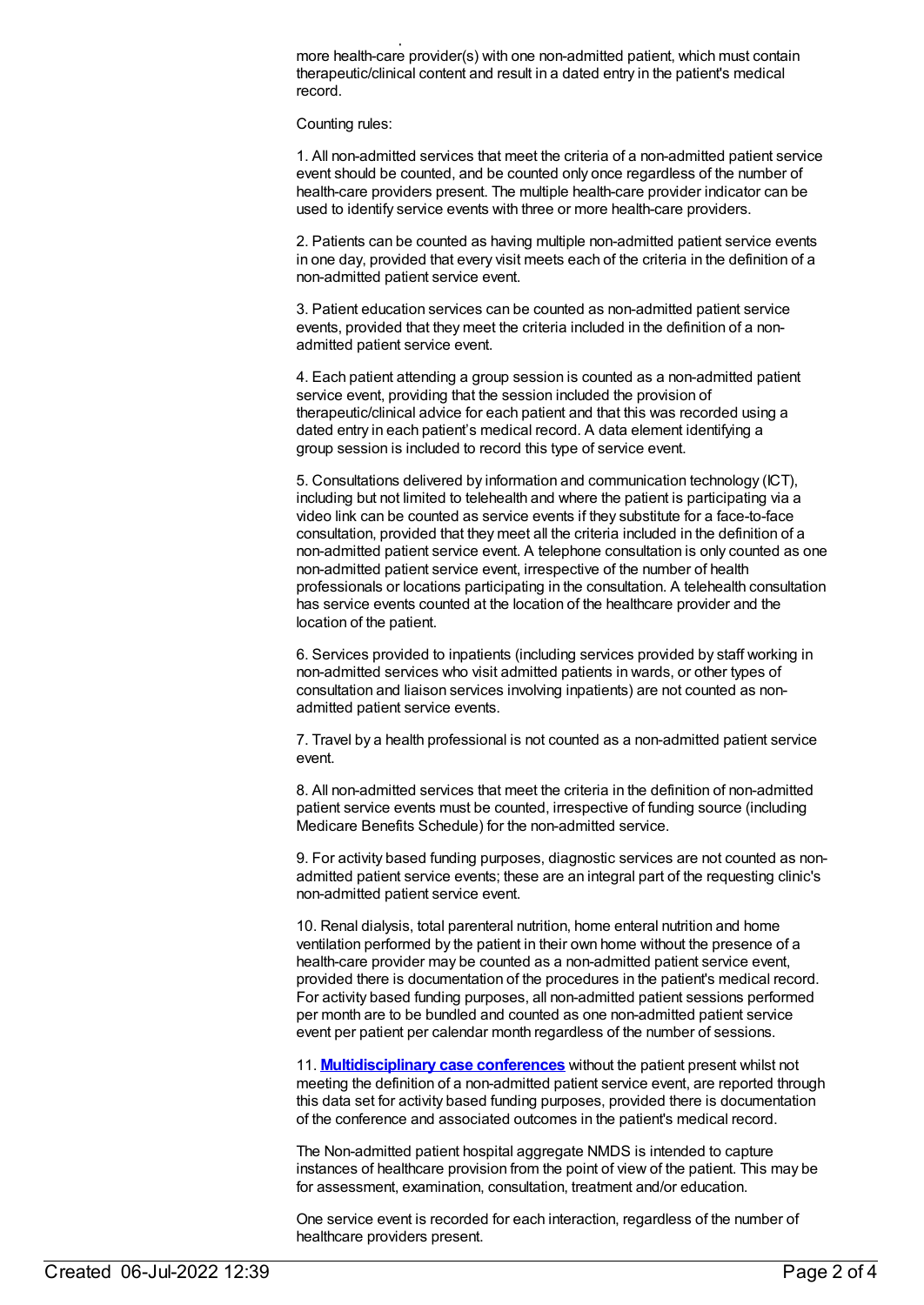#### **Events broken in time:**

The period of interaction can be broken but still regarded as one service event if it was intended to be unbroken in time. This covers those circumstances in which treatment during a service event is temporarily interrupted for unexpected reasons, for example, a healthcare provider is called to assess another patient who requires more urgent care. Where a healthcare provider is unable to complete the interaction, it is considered to be a service event only if the definition of service event (above) is met.

#### **Setting:**

Service events can occur in an outpatient clinic or other setting.

#### **Mode:**

Service events delivered via Information and Communication Technology (ICT) (including but not limited to telephone and where the patient is participating via a video link) are included if:

- they are a substitute for a face-to-face service event, and
- $\bullet$  the definition of a service event (above) is met.

#### **Accompanied patients:**

If a patient is accompanied by a carer/relative, or the carer/relative acts on behalf of the patient with or without the patient present (e.g. the mother of a two-year-old patient, or the carer for an incapacitated patient), only the patient's service event is recorded unless the carer/relative interaction meets the definition of a service event (above).

Note: carer refers to an informal carer only.

#### **Service events delivered in groups:**

Care provided to two or more patients by the same service provider(s) at the same time can also be referred to as a group session.

One service event is recorded for each patient who attends a group session regardless of the number of healthcare providers present, where the definition of a service event (above) is met.

#### **Service requests:**

A service event is the result of a service request (including formal referral and selfreferral or attendance at a walk-in clinic).

#### **Activities which do not meet the definition of a service event include:**

- work-related services provided in clinics for staff
- non-attendances for a booked outpatient
- booked outpatient services that did not go ahead.

Classification of care type depends on an assessment of the overall nature of care provided, based on other service event characteristics collected at the jurisdiction level such as clinic type, provider type and/or referral details. The method used to derive the care type should be submitted with the dataset.

**Implementation start date:** 01/07/2022 **Implementation end date:** 30/06/2023